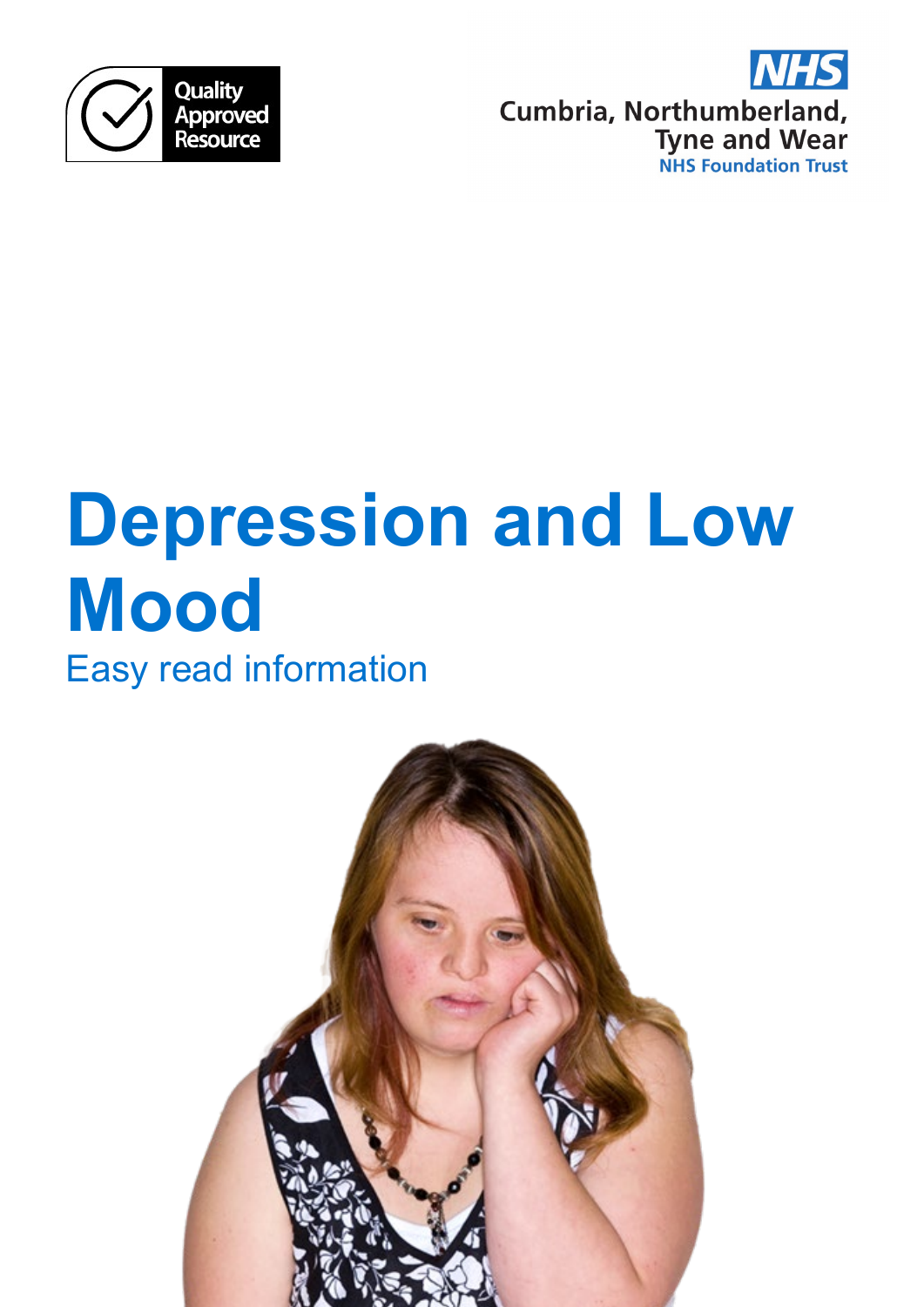# **Table of contents**

| About this leaflet                                                 | 3              |
|--------------------------------------------------------------------|----------------|
| What is depression?                                                | $\overline{4}$ |
| What we know about depression                                      | 5              |
| Having gloomy negative thoughts                                    | 6              |
| These are some of the things you might feel if you are depressed 7 |                |
| How can I help myself?                                             | 9              |
| Looking at the good as well as the bad                             | 10             |
| <b>Further help</b>                                                | 10             |
| Where can I get help?                                              | 11             |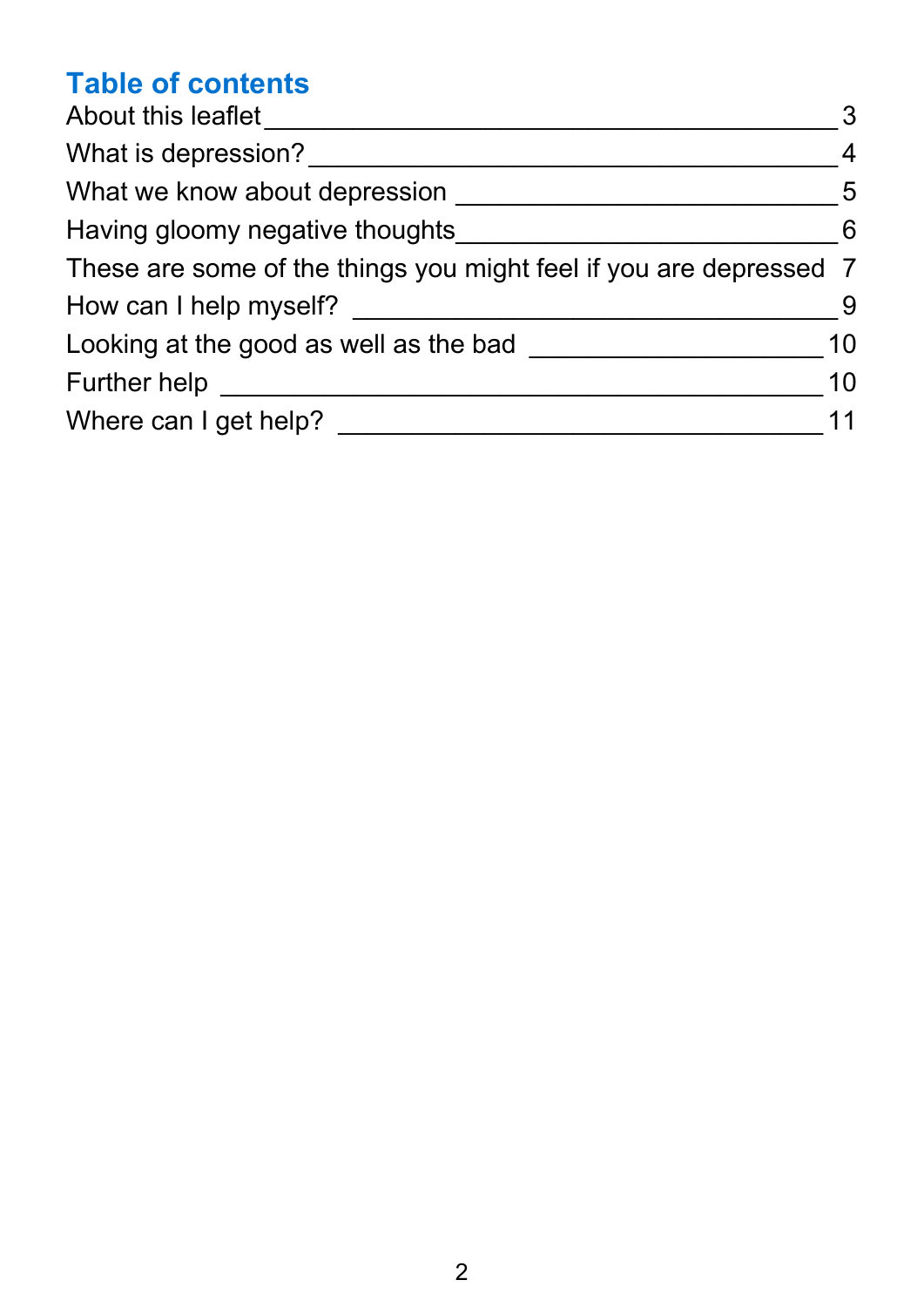#### **A member of staff or a carer can support you to read this booklet. They will be able to answer any questions that you have.**

## <span id="page-2-0"></span>**About this leaflet**

- This leaflet is about depression and low mood.
- It will tell you the signs of depression and low mood.
- It will tell you some things that might help you feel better.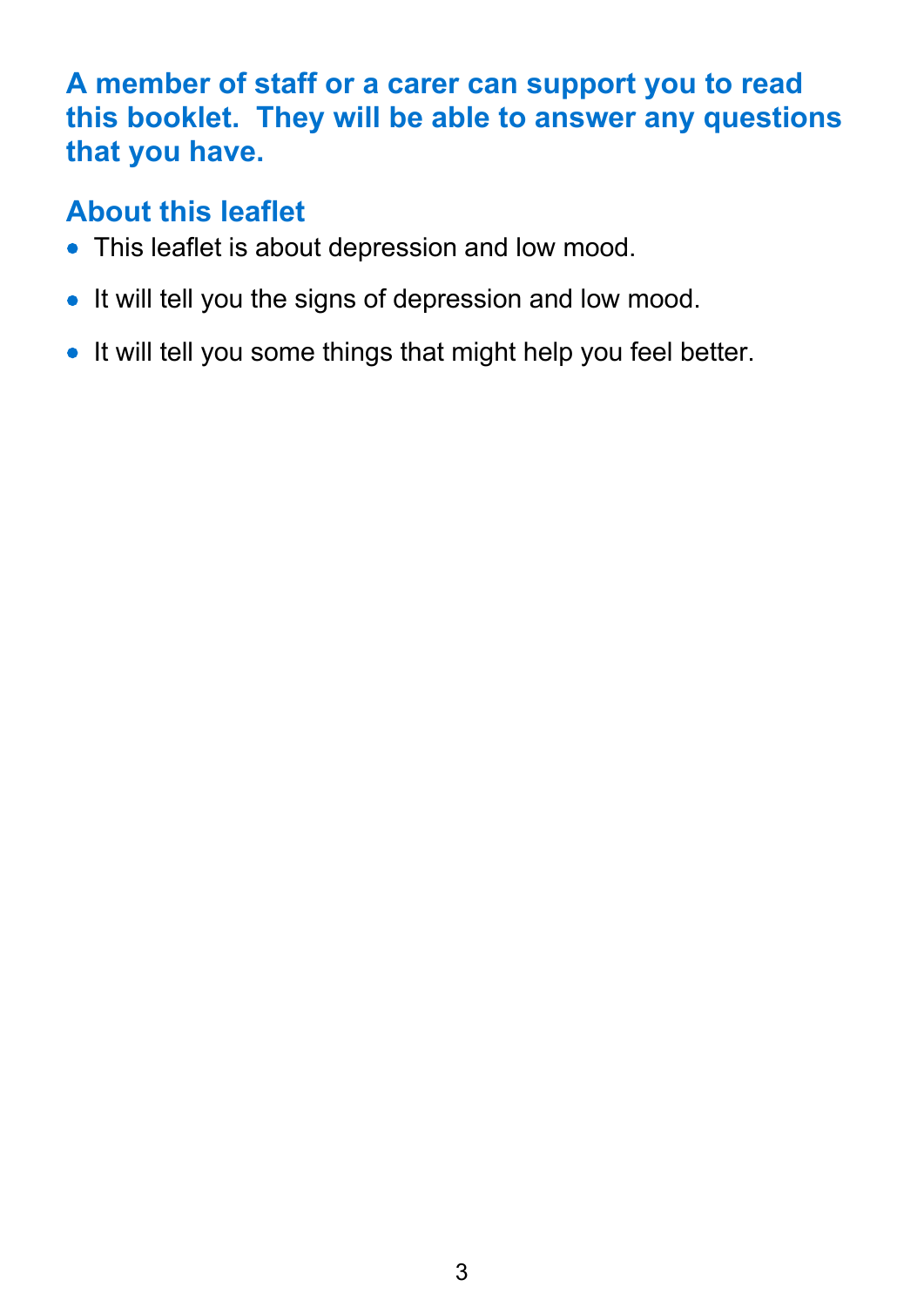#### <span id="page-3-0"></span>**What is depression?**



Depression is a very common problem. It can happen because of having lots of worries. Some of the things people worry about are money, housing, relationships, losing someone you are close to, or when someone you love dies.



Sometimes, having worries like these gets in the way of your daily life.

In time, most people feel OK again.

But it may be hard to do this without help.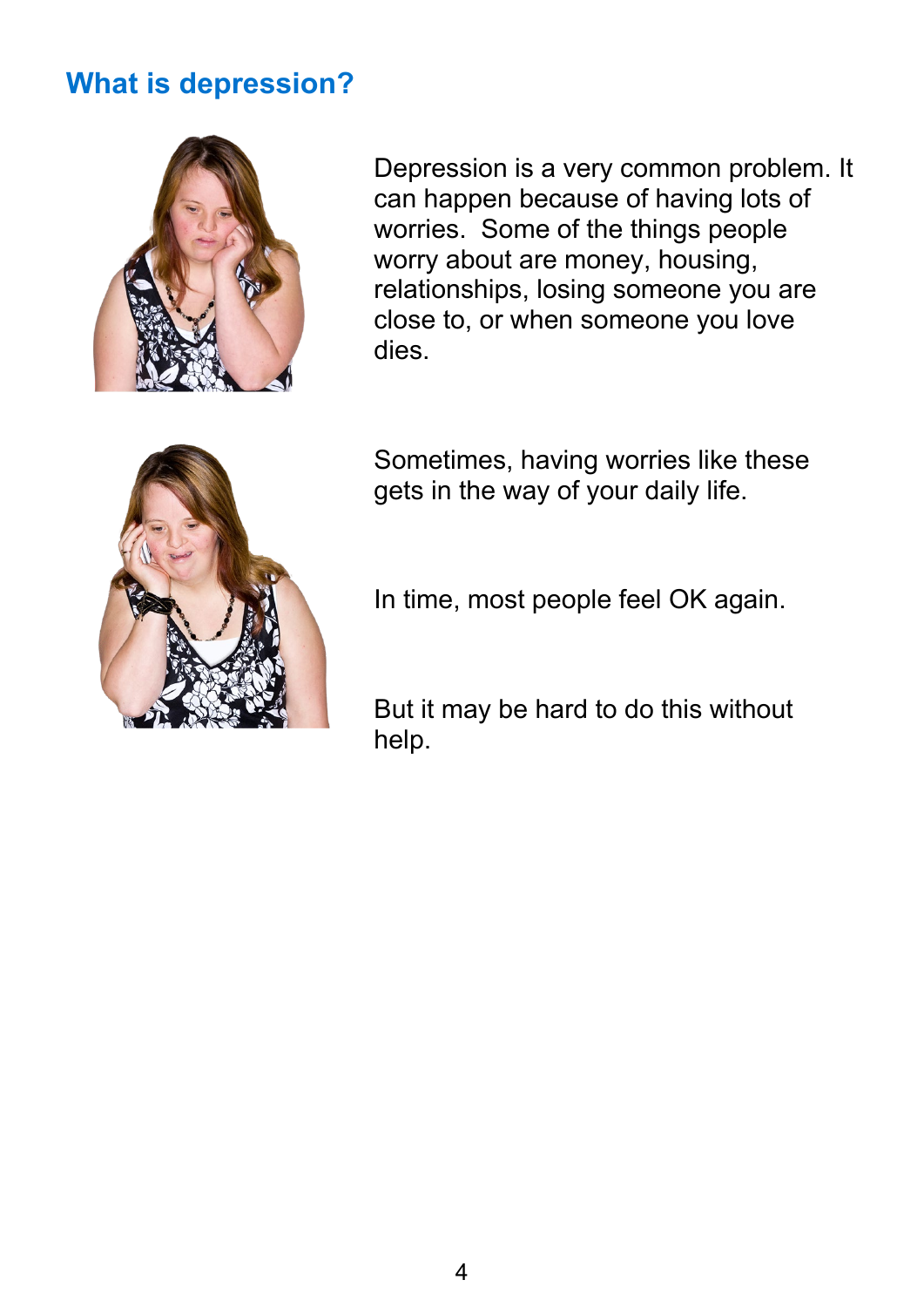#### <span id="page-4-0"></span>**What we know about depression**

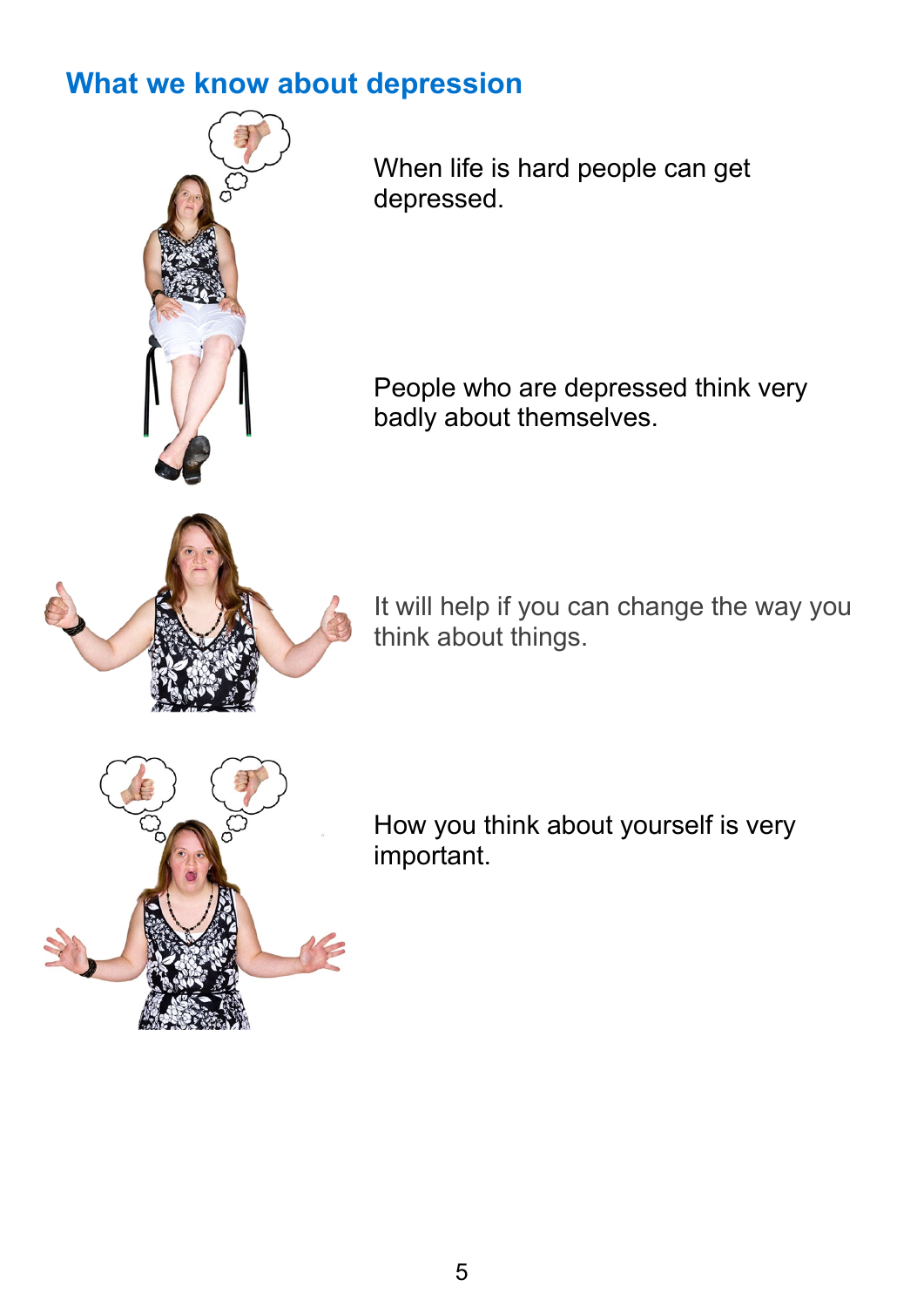## <span id="page-5-0"></span>**Having gloomy negative thoughts**



Everyone has negative thoughts sometimes. This means you think badly about yourself and your life.



People do not usually think about them for very long.

When you are depressed you cannot get them out of your mind.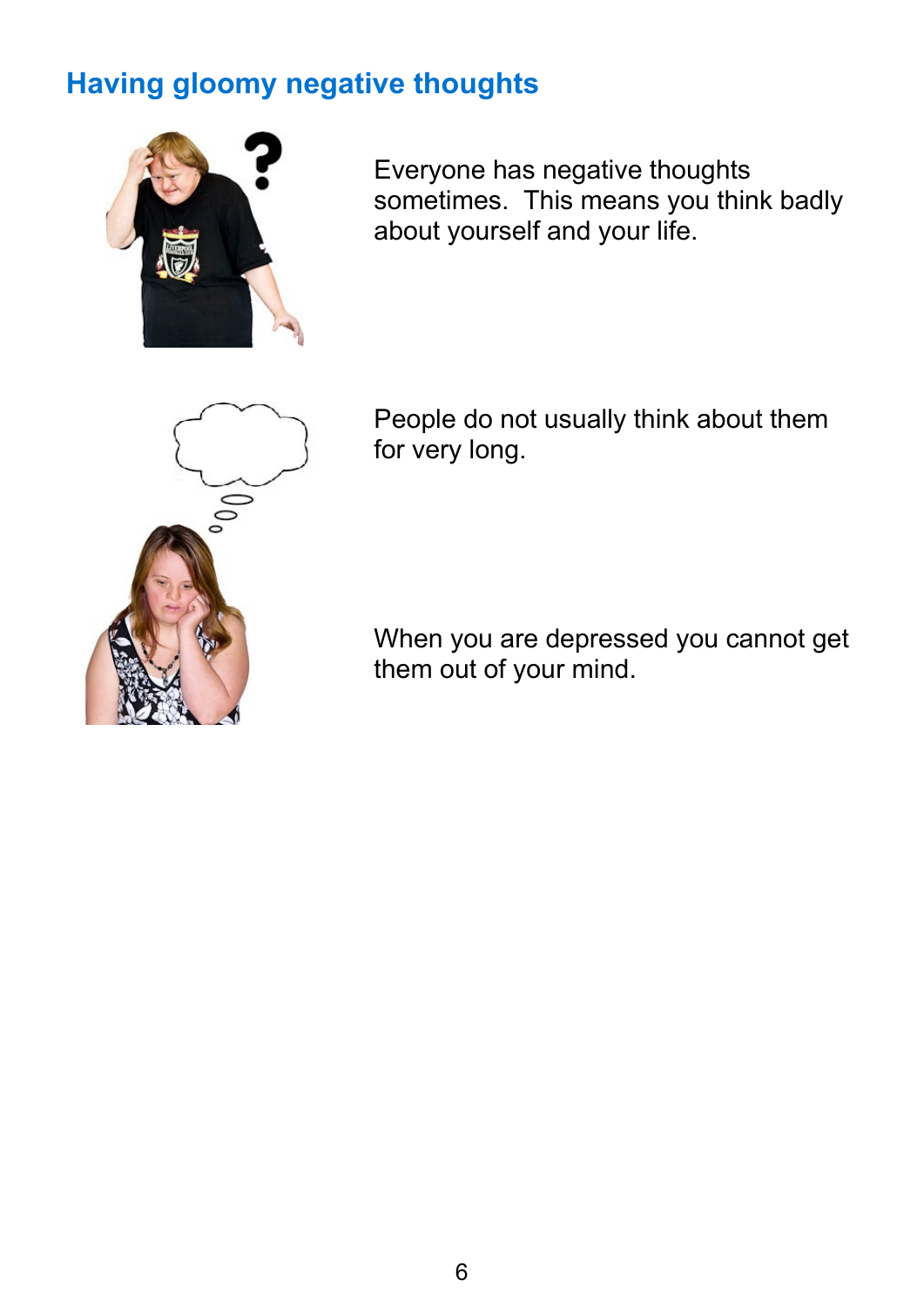



#### <span id="page-6-0"></span>**These are some of the things you might feel if you are depressed**

Tick the boxes that are true for you.

#### **Emotions or feelings**



Feel sad, guilty, upset or hopeless

Losing interest in things

Crying a lot

Not being able to cry when something sad happens

Feeling you are on your own

Feeling angry and irritable about small things

#### **Physical Signs**

**Tiredness** 

Sleep problems

Feeling worse at a particular time of the day – usually morning

Changes in weight or appetite



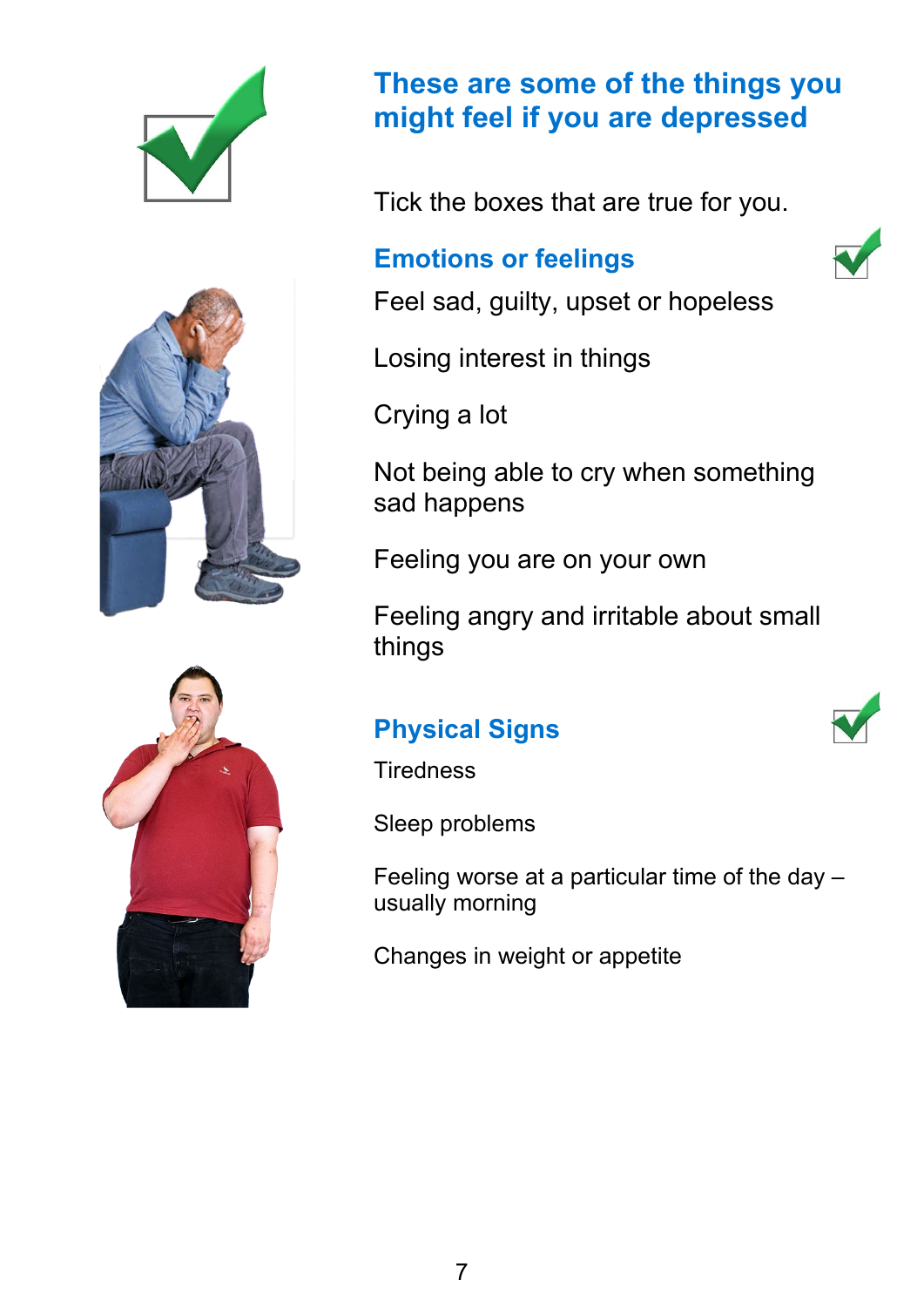

### **Thoughts**



Losing confidence in yourself

Expecting bad things to happen

Thinking everything seems hopeless

Thinking you hate yourself

Forgetting things and not being able to concentrate

Thinking of harming yourself Talk to someone about this straight away

#### **Behaviour**





| Sleep problems       |  |
|----------------------|--|
| Crying a lot         |  |
| Put off doing things |  |
| Hate yourself        |  |
| Tiredness            |  |

Find it difficult to make decisions

Cannot be bothered to do things

Put off doing things

Not do things you used to enjoy

Having sad thoughts

Lots of ticks means you may be feeling depressed.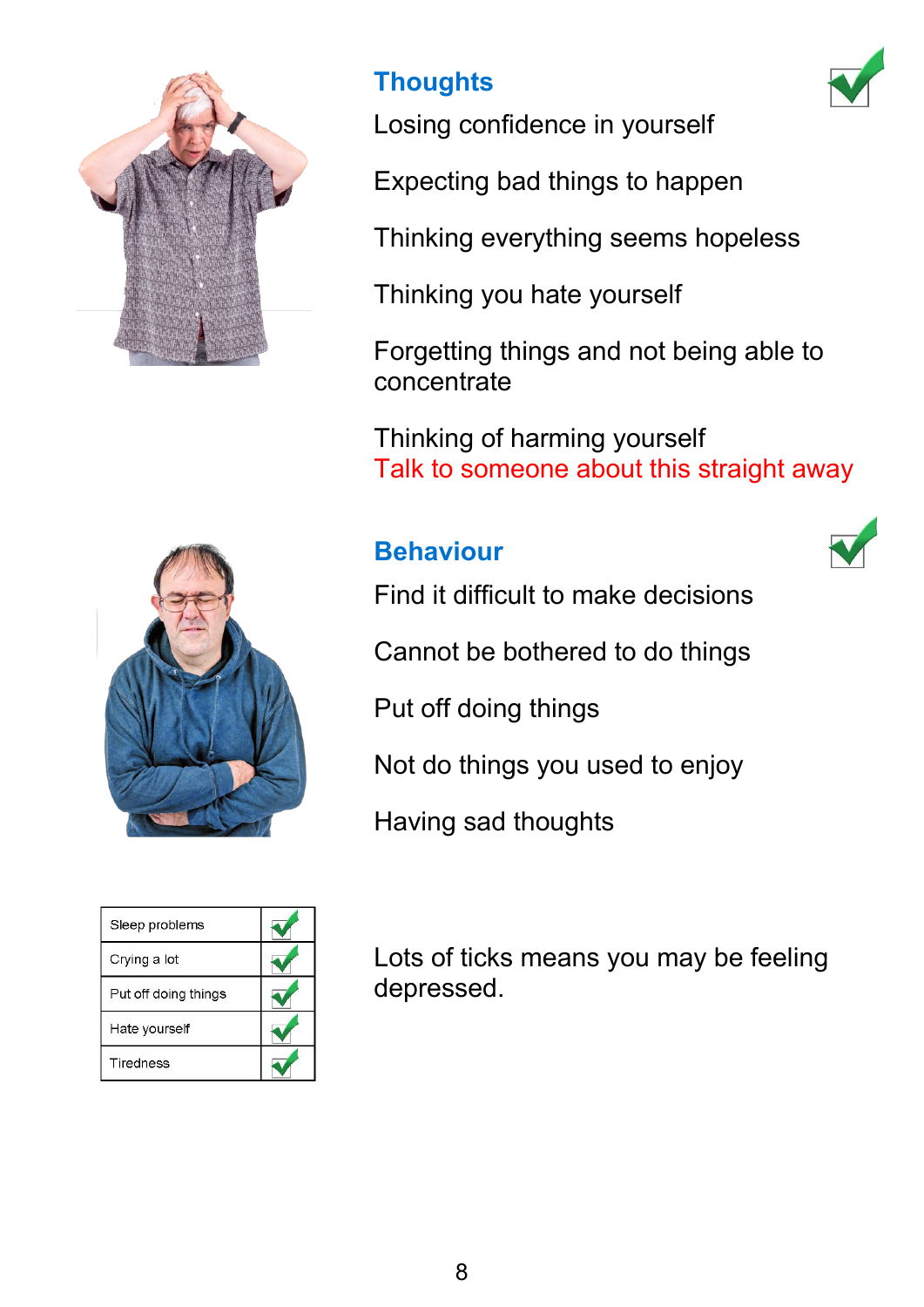# <span id="page-8-0"></span>**How can I help myself?**



Here are some things to do:

#### **1. Make a plan of things to do each day**

- Start by doing the easiest thing.
- Tick things off the list as you do them.
- At the end of the day you will be able to see what you have done.
- Try to make sure you do something nice every day.
- **2. Meet with friends, family and neighbours.**
- 
- **3. Join in activities.**
- **4. Take some exercise each day.**



**5. Do things you enjoy.**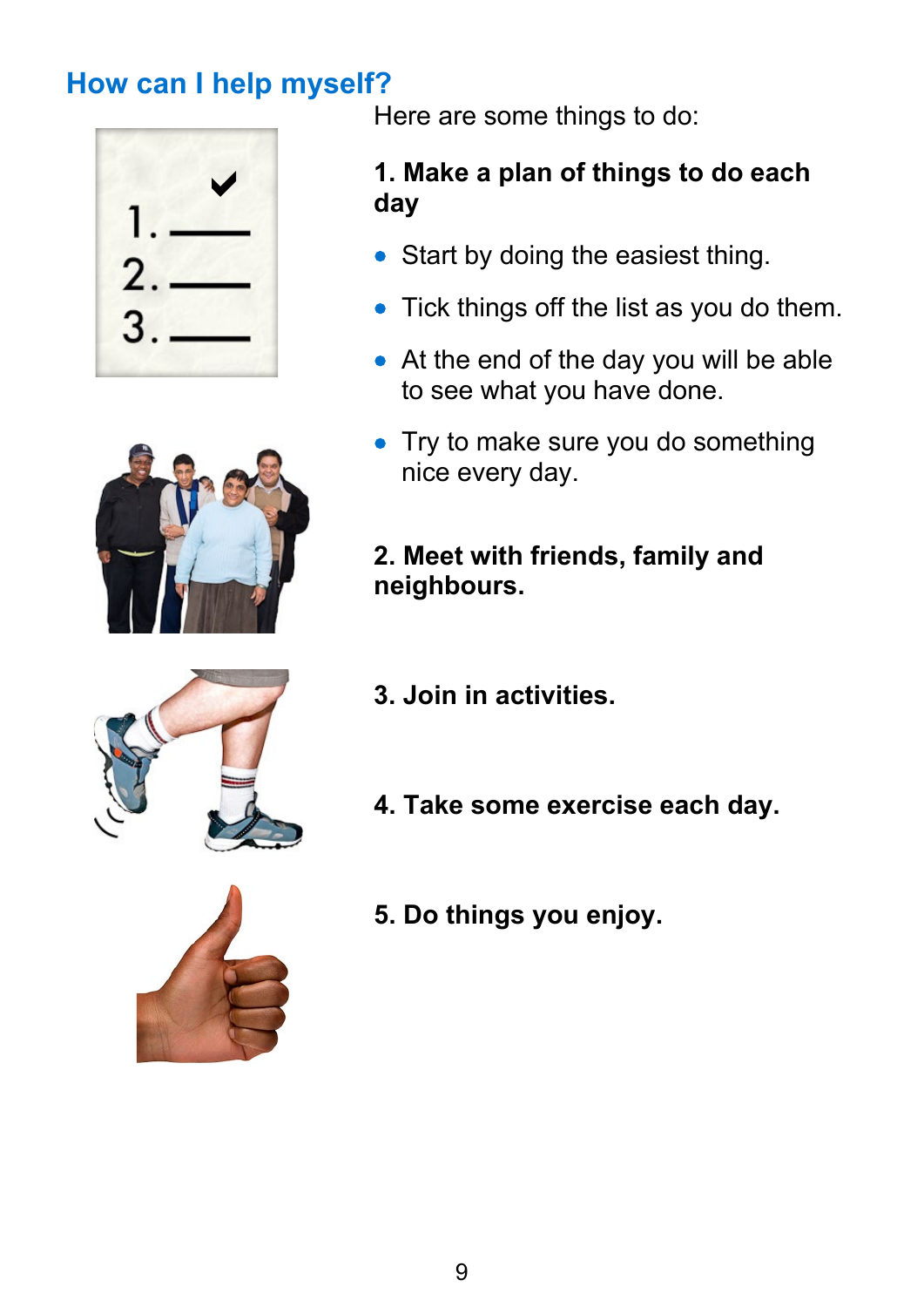## <span id="page-9-0"></span>**Looking at the good as well as the bad**



When you start to think badly about yourself, try to think about something good as well.

## <span id="page-9-1"></span>**Further help**

We hope you will find this booklet helpful. Using the ideas in the booklet should help you to feel better.

If they don't then you may need more help.



You should speak to someone you trust or your family doctor.

If you have been thinking about harming yourself you should tell someone you trust straight away.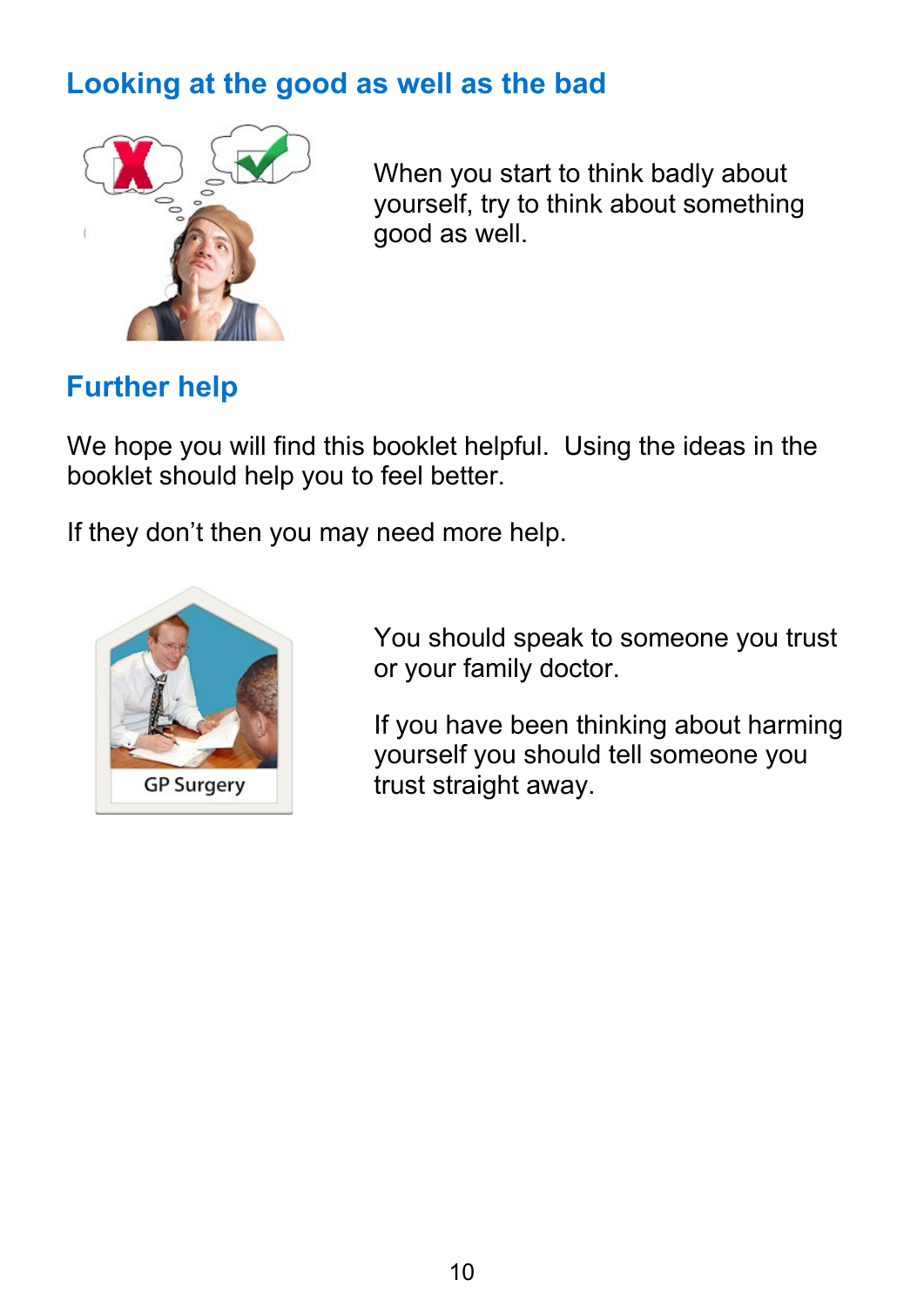## <span id="page-10-0"></span>**Where can I get help?**

These organisations can give you help and advice:







#### **Mind Infoline**

Help, information and support. Telephone: 0300 123 3393 Email: info@mind.org.uk www.mind.org.uk

#### **Samaritans**

Support for people in a crisis. Telephone: 116 123 Email: jo@samaritans.org www.samaritans.org

You can also get help and information from your doctor or nurse.